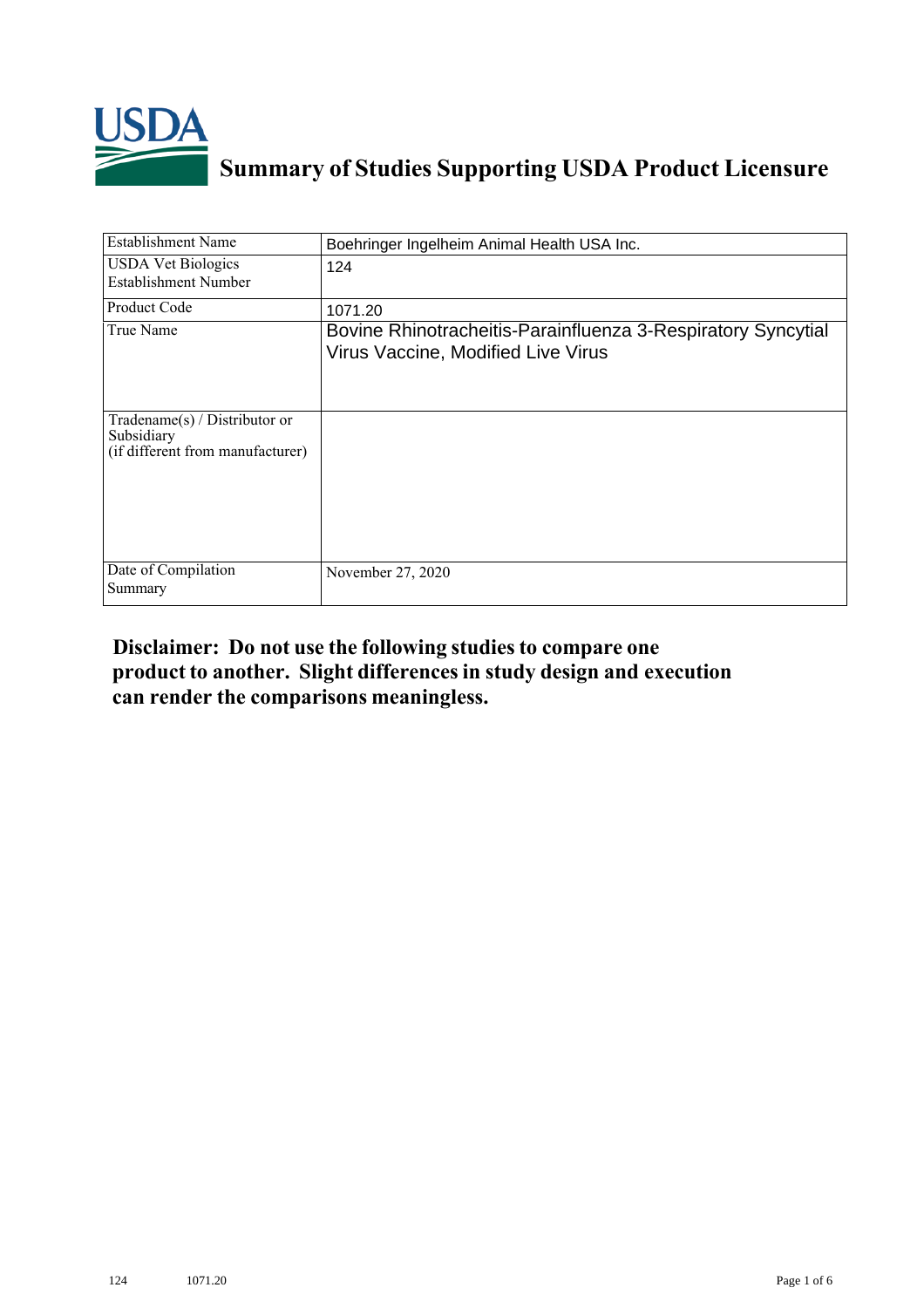| <b>Study Type</b>              | Efficacy                                                                                                                                                                                                                                                                                                                    |
|--------------------------------|-----------------------------------------------------------------------------------------------------------------------------------------------------------------------------------------------------------------------------------------------------------------------------------------------------------------------------|
| <b>Pertaining to</b>           | Infectious Bovine Rhinotracheitis (IBR)                                                                                                                                                                                                                                                                                     |
| <b>Study Purpose</b>           | Demonstration of efficacy against IBR (respiratory disease)                                                                                                                                                                                                                                                                 |
| <b>Product Administration</b>  |                                                                                                                                                                                                                                                                                                                             |
| <b>Study Animals</b>           | <b>Bovine</b>                                                                                                                                                                                                                                                                                                               |
| <b>Challenge Description</b>   |                                                                                                                                                                                                                                                                                                                             |
| <b>Interval observed after</b> |                                                                                                                                                                                                                                                                                                                             |
| challenge                      |                                                                                                                                                                                                                                                                                                                             |
| <b>Results</b>                 | Study data were evaluated by USDA-APHIS prior to product<br>licensure and met regulatory standards for acceptance at the time<br>of submission. No data are published because this study was<br>submitted to USDA-APHIS prior to January 1, 2007, and APHIS<br>only requires publication of data submitted after that date. |
| <b>USDA Approval Date</b>      | September 9, 1994                                                                                                                                                                                                                                                                                                           |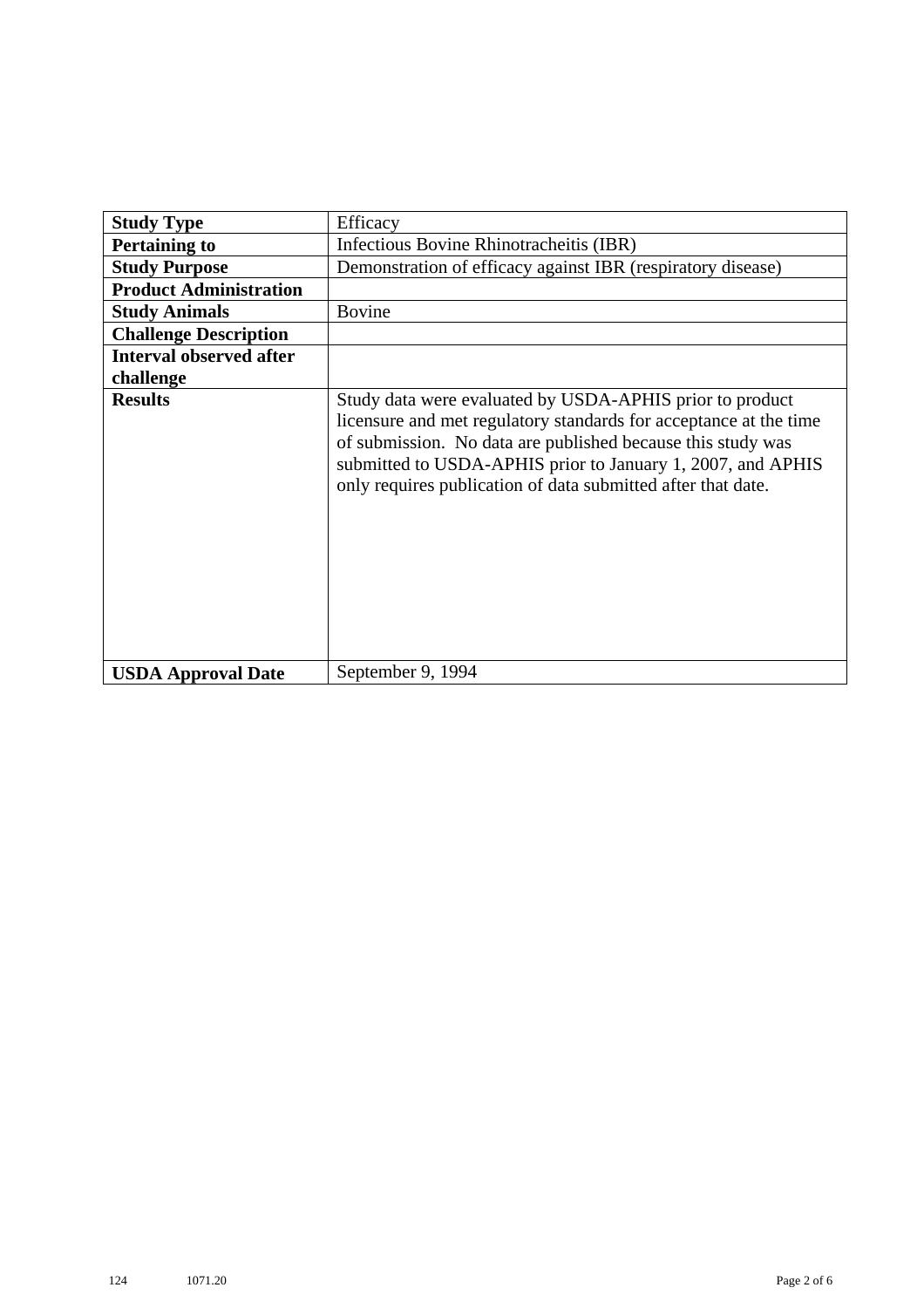| <b>Study Type</b>              | Efficacy                                                                                                                                                                                                                                                                                                                    |
|--------------------------------|-----------------------------------------------------------------------------------------------------------------------------------------------------------------------------------------------------------------------------------------------------------------------------------------------------------------------------|
|                                |                                                                                                                                                                                                                                                                                                                             |
| <b>Pertaining to</b>           | Bovine Parainfluenza Type 3 (PI <sub>3</sub> )                                                                                                                                                                                                                                                                              |
| <b>Study Purpose</b>           | Demonstration of efficacy against PI <sub>3</sub>                                                                                                                                                                                                                                                                           |
| <b>Product Administration</b>  |                                                                                                                                                                                                                                                                                                                             |
| <b>Study Animals</b>           | <b>Bovine</b>                                                                                                                                                                                                                                                                                                               |
| <b>Challenge Description</b>   |                                                                                                                                                                                                                                                                                                                             |
| <b>Interval observed after</b> |                                                                                                                                                                                                                                                                                                                             |
| challenge                      |                                                                                                                                                                                                                                                                                                                             |
| <b>Results</b>                 | Study data were evaluated by USDA-APHIS prior to product<br>licensure and met regulatory standards for acceptance at the time<br>of submission. No data are published because this study was<br>submitted to USDA-APHIS prior to January 1, 2007, and APHIS<br>only requires publication of data submitted after that date. |
| <b>USDA Approval Date</b>      | June 14, 1994                                                                                                                                                                                                                                                                                                               |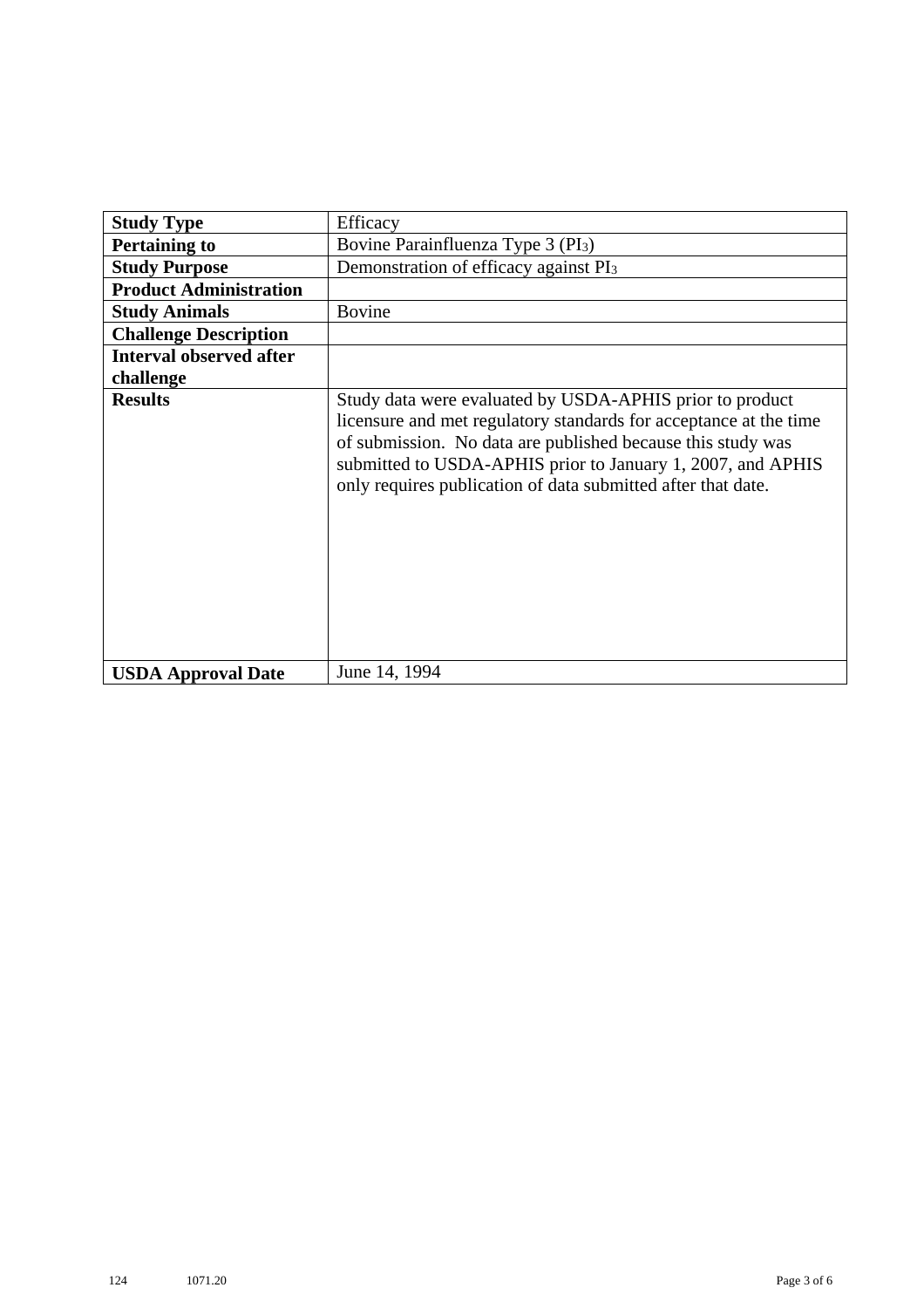| <b>Study Type</b>              | Efficacy                                                                                                                                                                                                                                                                                                                    |
|--------------------------------|-----------------------------------------------------------------------------------------------------------------------------------------------------------------------------------------------------------------------------------------------------------------------------------------------------------------------------|
| <b>Pertaining to</b>           | <b>Bovine Respiratory Syncytial Virus (BRSV)</b>                                                                                                                                                                                                                                                                            |
| <b>Study Purpose</b>           | Demonstration of efficacy against BRSV                                                                                                                                                                                                                                                                                      |
| <b>Product Administration</b>  |                                                                                                                                                                                                                                                                                                                             |
| <b>Study Animals</b>           | <b>Bovine</b>                                                                                                                                                                                                                                                                                                               |
| <b>Challenge Description</b>   |                                                                                                                                                                                                                                                                                                                             |
| <b>Interval observed after</b> |                                                                                                                                                                                                                                                                                                                             |
| challenge                      |                                                                                                                                                                                                                                                                                                                             |
| <b>Results</b>                 | Study data were evaluated by USDA-APHIS prior to product<br>licensure and met regulatory standards for acceptance at the time<br>of submission. No data are published because this study was<br>submitted to USDA-APHIS prior to January 1, 2007, and APHIS<br>only requires publication of data submitted after that date. |
| <b>USDA Approval Date</b>      | June 14, 1994                                                                                                                                                                                                                                                                                                               |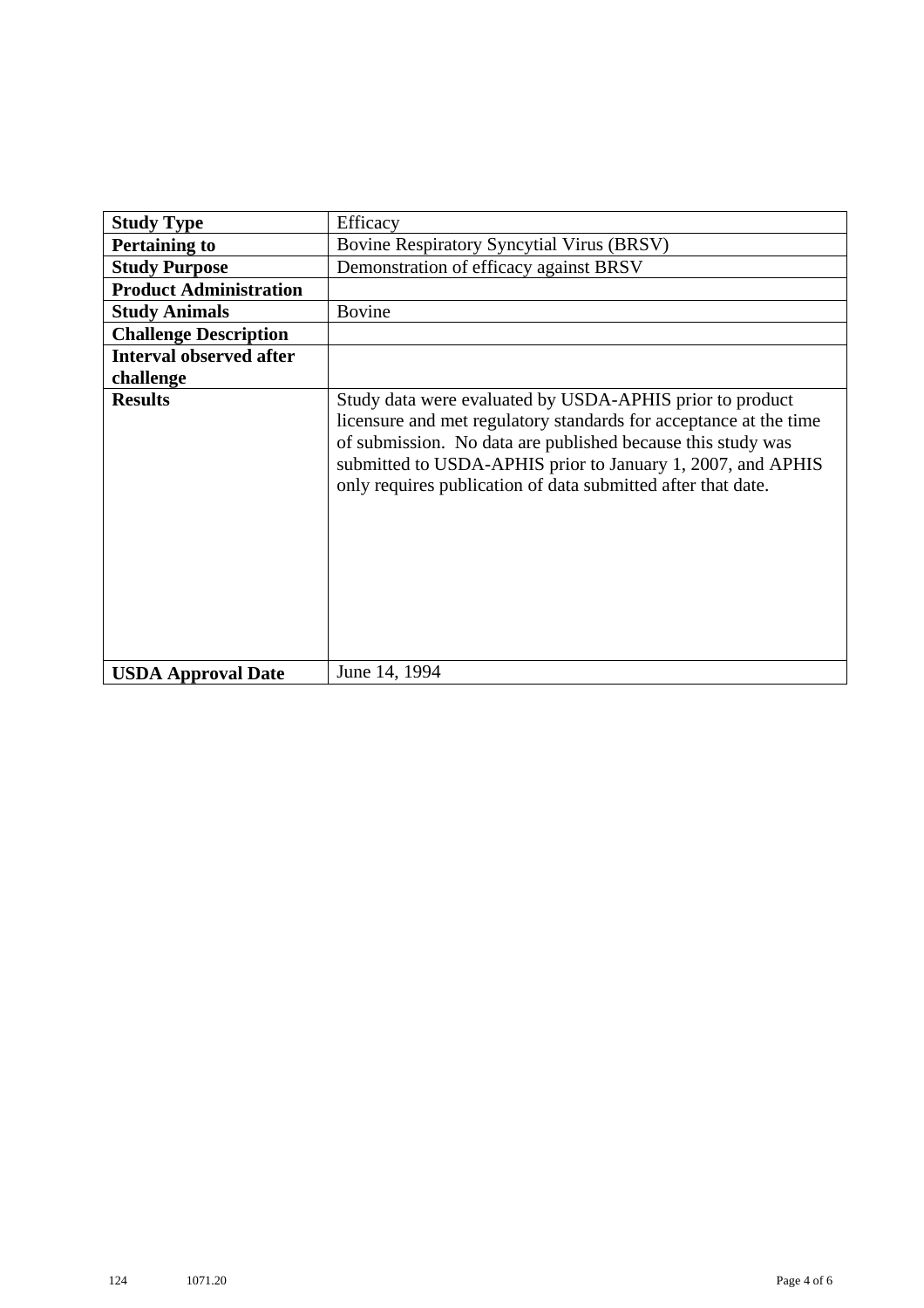| <b>Study Type</b>              | Safety                                                                                                                                                                                                                                                                                                                      |
|--------------------------------|-----------------------------------------------------------------------------------------------------------------------------------------------------------------------------------------------------------------------------------------------------------------------------------------------------------------------------|
| <b>Pertaining to</b>           | All fractions                                                                                                                                                                                                                                                                                                               |
| <b>Study Purpose</b>           | To demonstrate safety under field conditions                                                                                                                                                                                                                                                                                |
| <b>Product Administration</b>  |                                                                                                                                                                                                                                                                                                                             |
| <b>Study Animals</b>           | <b>Bovine</b>                                                                                                                                                                                                                                                                                                               |
| <b>Challenge Description</b>   |                                                                                                                                                                                                                                                                                                                             |
| <b>Interval observed after</b> |                                                                                                                                                                                                                                                                                                                             |
| challenge                      |                                                                                                                                                                                                                                                                                                                             |
| <b>Results</b>                 | Study data were evaluated by USDA-APHIS prior to product<br>licensure and met regulatory standards for acceptance at the time<br>of submission. No data are published because this study was<br>submitted to USDA-APHIS prior to January 1, 2007, and APHIS<br>only requires publication of data submitted after that date. |
| <b>USDA Approval Date</b>      | September 9, 1994                                                                                                                                                                                                                                                                                                           |